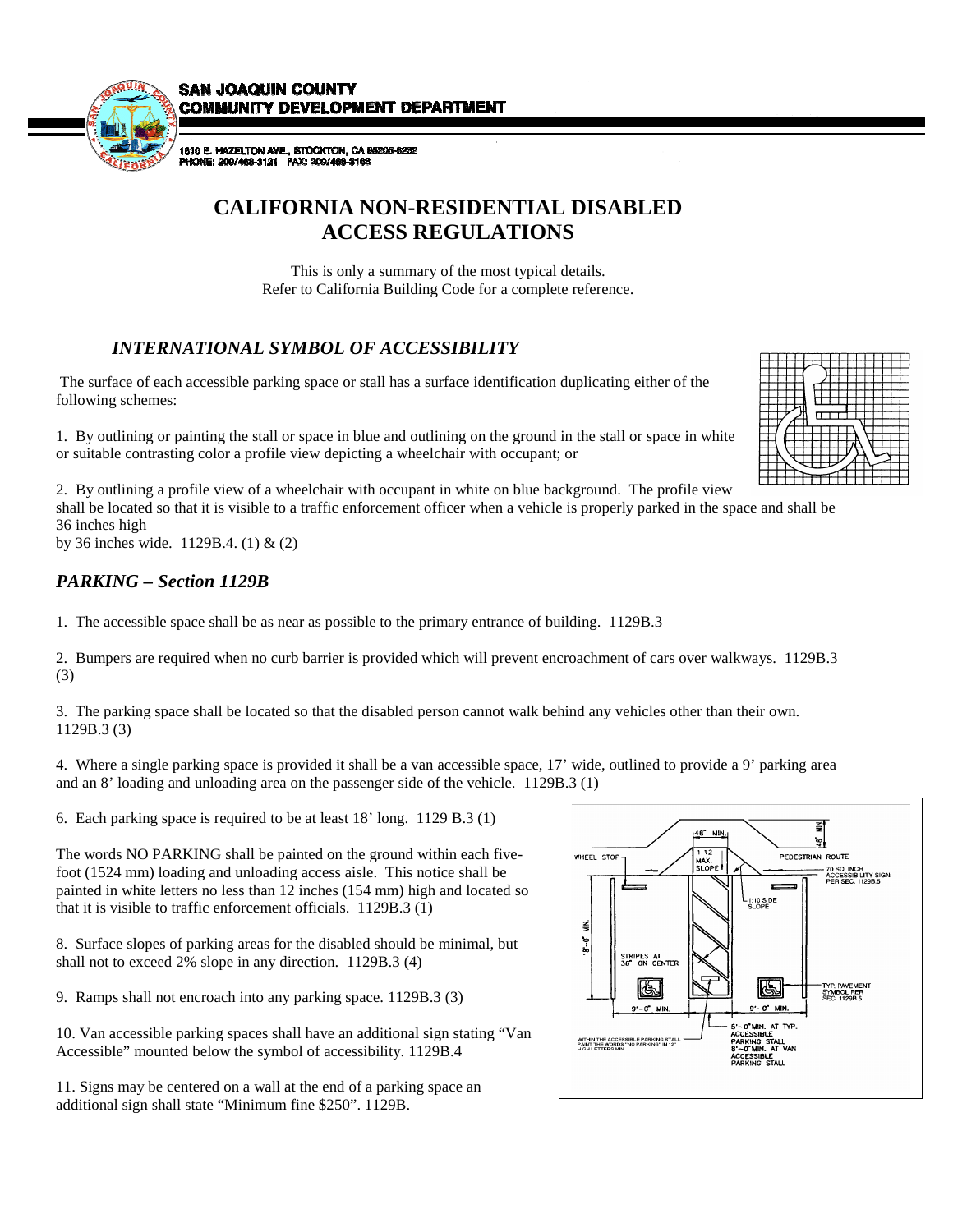## *VAN ACCESSIBLE SPACE*

| The following table establishes the number of accessible parking spaces required. |                                |
|-----------------------------------------------------------------------------------|--------------------------------|
| TOTAL NUMBER OF PARKING SPACES IN LOT OR                                          | MINIMUM REQUIRED NO. OF SPACES |
| GARAGE                                                                            |                                |
| $1-25$                                                                            |                                |
| $26 - 50$                                                                         |                                |
| 51-75                                                                             |                                |
| 76-100                                                                            |                                |
| 101-150                                                                           |                                |
| 151-200                                                                           |                                |
| 201-300                                                                           |                                |
| 301-400                                                                           | 8                              |
| 401-500                                                                           |                                |
| 501-1000                                                                          | *                              |
| 1001 AND OVER                                                                     | $***$                          |
| <i>*Two percent of total</i>                                                      |                                |
| **Twenty plus one for each 100, or fraction thereof over 1001.                    |                                |

### **TABLE NO. 11B-6 – SPACES REQUIRED**

One in every eight accessible spaces, but not less than one, shall be served by an access aisle 96 inches wide minimum and shall be designated van accessible as required by Section 1129B.3.2. All such spaces may be grouped on one level of a parking structure.

### *SIGNAGE– Section 1129B.4*

Identification of Parking Spaces for Off-street Parking Facilities. Each parking space reserved for persons with disabilities shall be identified by a reflectorized sign permanently posted immediately adjacent to and visible from each stall or space, consisting of a profile view of a wheelchair with occupant in white on dark blue background. The sign shall not be smaller than 70 square inches in area and, when in a path of travel, shall be posted at a minimum height of 80 inches from the bottom of the sign to the parking space finish grade. Signs may also be centered on the wall at the interior end of the parking space at a minimum height of 36 inches from the parking space finished grade, ground or sidewalk.

An additional sign shall also be posted in a conspicuous place at each entrance to off-street parking facilities, or immediately adjacent to and visible from each stall or space. The sign shall not be less than 17 inches by 22 inches in size with lettering not less than 1 inch in height, which clearly and conspicuously states the following:

 "Unauthorized vehicles parked in designated accessible spaces not displaying distinguishing placards or license plates issued for persons with disabilities may be towed away at owner's expense. Towed vehicles may be reclaimed at \_\_\_\_\_\_\_\_\_\_\_\_\_\_\_\_\_\_ or by telephoning \_\_\_\_\_\_\_\_\_\_\_\_\_\_\_\_\_\_.

Blank spaces are to be filled in with appropriate information as a permanent part of the sign.

**Detectable Warnings**. A curb ramp shall have a detectable warning that extends the full width and depth of the curb ramp inside the grooved border

FREE STANDING SIGNS (70 sq. in. min) VAN ACCESSIBLE-WALL MOUNTED **SIGNS** 80" 36"

when the ramp slope is less than 1 unit vertical to 15 units horizontal (6.7% slope). The detectable warnings shall consist of raised truncated domes and slip resistant. Detectable warning shall contrast visually with adjoining surfaces, either light-ondark or dark-on-light. The material used to provide contrast shall be an integral part of the walking surface. The domes may be constructed in a variety of methods, including cast in place or stamped, or may be part of a prefabricated surface treatment. 1127B.5 (7)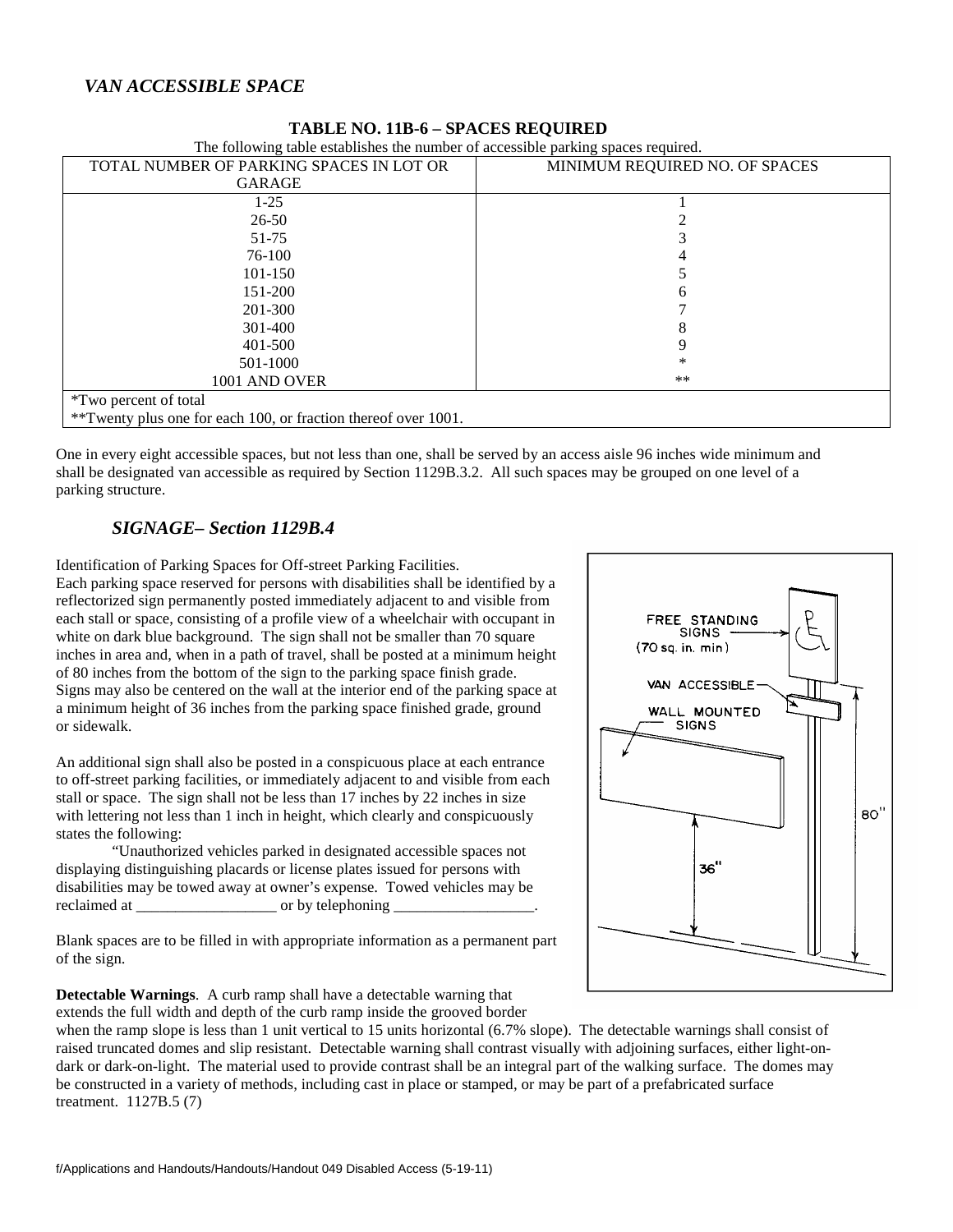# *BUILDING ACCESS – Sections 1114B and 1117B*

#### **Egress General.**

In buildings or portions of buildings required to be accessible, accessible means of egress shall be provided in the same number as required for exits by Chapter 10. When additional exits are provided and perceived or signed to be exits they shall also have accessible means of egress. Exits in excess of those required by Section 1007 and which are more than 24 inches above grade are not required to be accessible. Such doors shall have signs warning that states "Not an Accessible Exit".

Every required exit doorway shall be of a size as to permit the installation of a door not less than 3 feet in width and not less than 6 feet 8 inches in height. When installed in exit doorways, exit doors shall be capable of opening at least 90 degrees and shall be so mounted that the clear width of the exit way is not less than 32 inches. In computing the exit width required by Section 1003, the net dimension of the exit way shall be used.

#### **Entrance Sign**

Entrances to buildings and facilities that are accessible to and usable by persons with disabilities shall be identified with a minimum of one International Symbol of Accessibility and with additional directional signs. Section 1117B.5.8.1.2



## *DOOR AND DOOR HARDWARE – Sections 1133B.2.5 and 1004.13*

#### 1. Effort to operate doors.

Maximum effort to operate doors shall not exceed 5 pounds for exterior doors and interior doors, such pull or push effort being applied at right angles to hinged doors and at the center plane of sliding or folding doors. Compensating devices or automatic door operators may be utilized to meet the above standards. When fire doors are required, the maximum effort to operate the door may be increased to the minimum allowable by the appropriate administrative authority, not to exceed 15 pounds. 1133B.2.5





DOORS AT ADJACENT WALLS

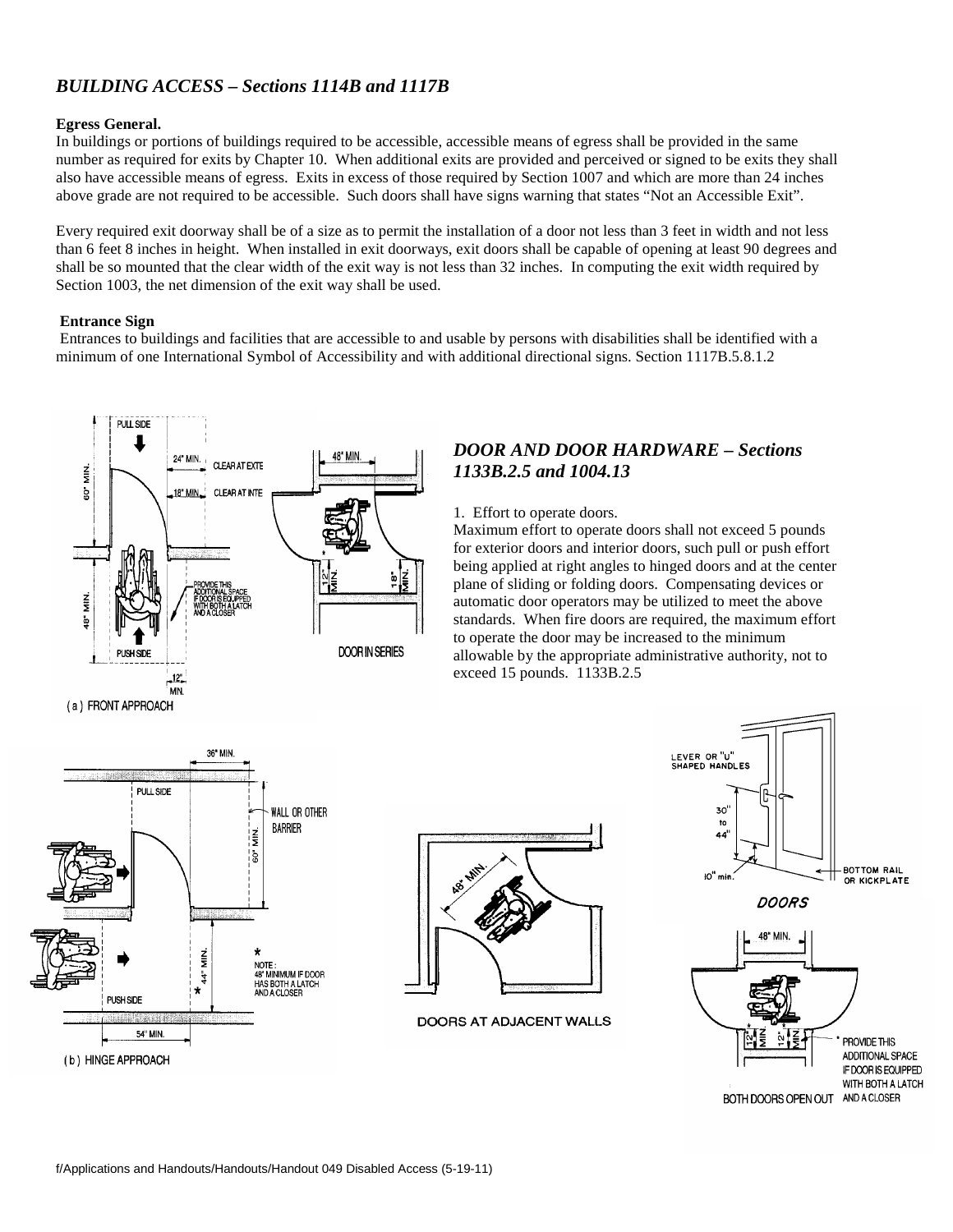## *THRESHOLDS – Sections 1133B.2.4*

### *Exterior Routes of Travel – Sections 1127B*



- 1. Maximum allowable slope of a ramp is 1:12. or (8.33 %) 1127B.5 (3)
- 2. Landings are required at top and bottom of every ramp. 1010.6
- 3. Pedestrian ramps serving primary entrances to buildings with occupancy load of 300 or more will require 60" clear width: less than 300, the width shall be 48". 1133B.5.2
- 4. Ramps installed in the means of egress; the width between the handrails shall be 36" minimum width. 1010.5.1
- 5. Landings shall be 60" minimum length measured in the direction of travel. 1010.6.3
- 6. Handrails will be required on each side of a ramp when the rise is greater that 6". 1010.8
- 7. Ramps require slip resistant finish and securely attached. 1010.7.1
- 8. A guard rail 42" in height will be required on the open side of the ramp where the ramp is 30" or more above grade. 1013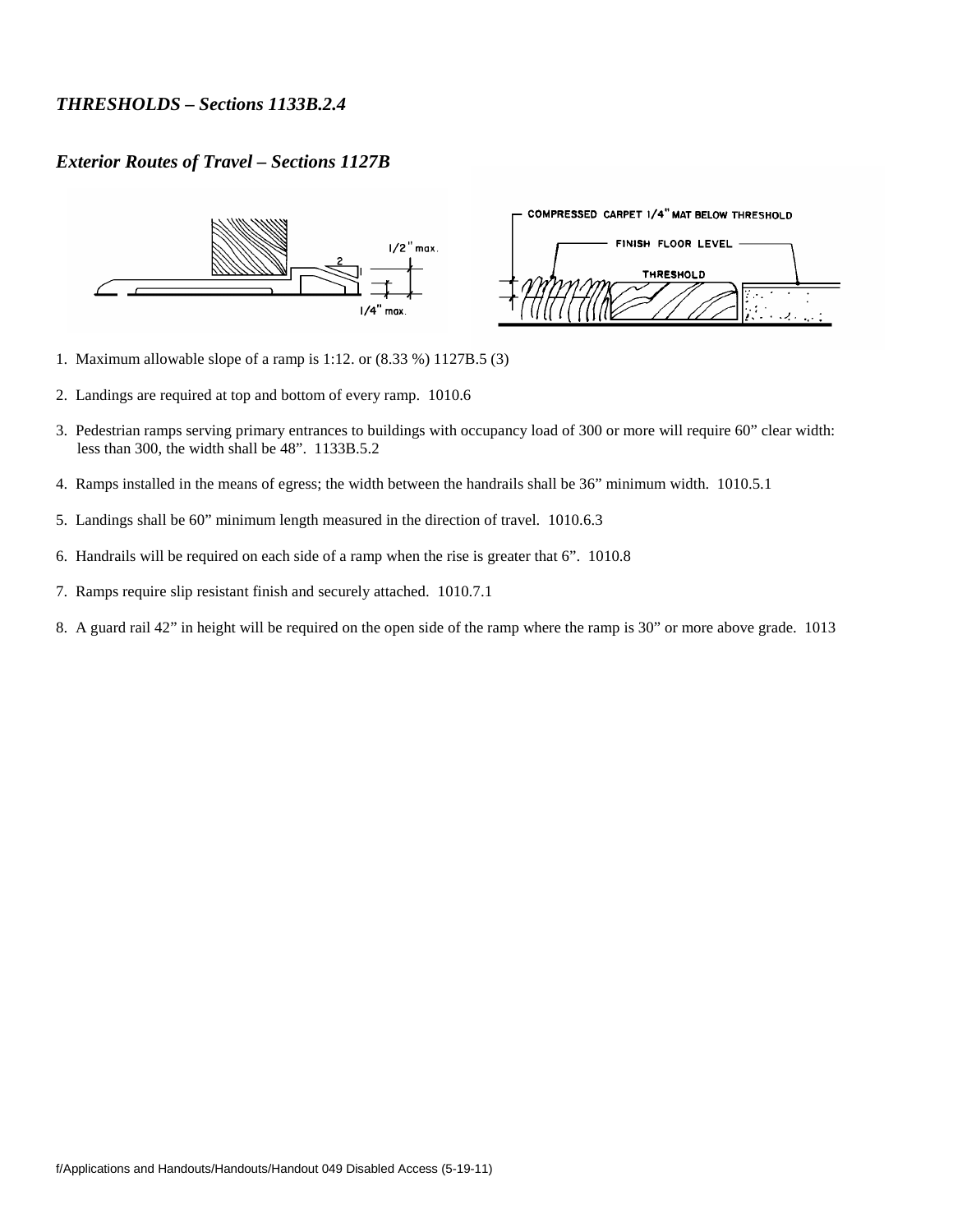

## *Handrail Configuration*.

Handrails shall be 34 to 38 inches above the nosing of the treads or ramp surface 1133B.5.5.1

Handrails shall extend a minimum of 12 inches beyond the top nosing and 12 inches, plus the tread width, beyond the bottom nosing. Ends shall be returned smoothly to floor, wall, or post. 1133B.5.5.1

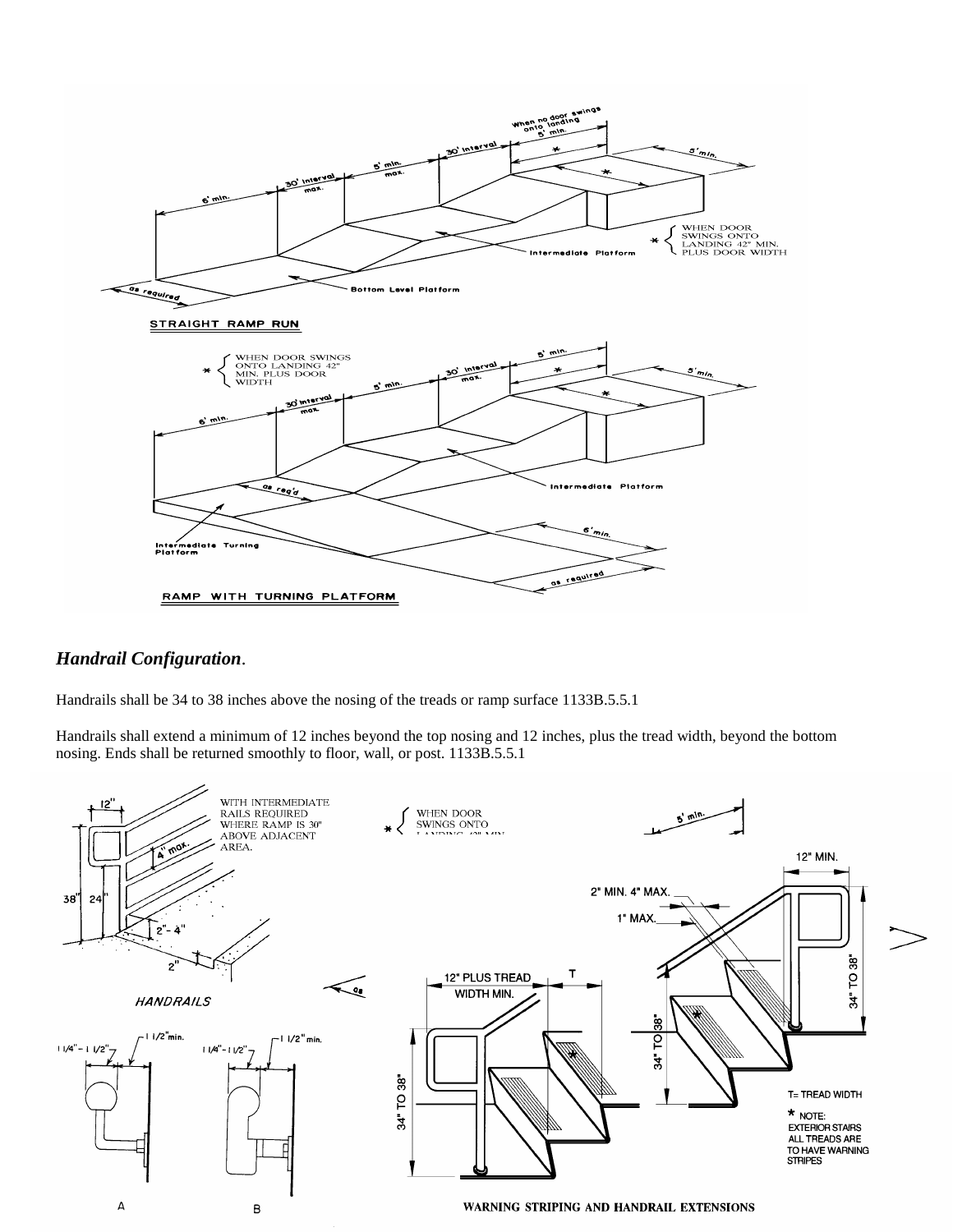# *STAIRWAYS – Sections 1133B4*

#### **Stairway Identification**

Approved stairway identification signs shall be located at each floor level in all enclosed stairways in buildings two or more stories in height. At exit discharge level the sign shall include a raised five-pointed star located to the left of the identifying floor level. 1133B.4.3

#### **Striping for the Visually Impaired**

For exterior/interior stairways, the upper approach and all treads shall be marked by a strip of clearly contrasting color at least 2 inches wide and placed parallel to and not more than 1 inch from the nose of the step or landing to alert the visually impaired. The strip shall be of a material that is at least as slip resistant as the other treads of the stair. A painted strip shall be acceptable. 1133B.4.4

#### **Treads**

All tread surfaces shall be slip-resistant. Treads shall have smooth, rounded or chamfered edges and no abrupt edges at the nosing. Weather exposed stairs and their approaches shall be designed so that water will not accumulate on the walking surface. 1133B.4.5.1

#### **Nosing**

Nosing shall not project more than 1-1/4 inch past the face of the riser below. 1133B.4.5.3

#### **Riser**

Open risers are not permitted. 1133B.4.5.2

### *RESTROOM SIGNAGE – Section 1115B.6*

1. Characters and symbols are required to contrast with their background. 1115B.6

2. Symbols are to be centered on door 60" above the finished floor and are to be distinctly different from the door in color and contrast. 1115B.6



## *BATHING and TOILET FACILITIES – Section 1115B.3*

1. Equip the door into the stall with auto closing device and provide a clear opening width of 32" at the end of a stall or 34" at side of stall. 1115B.3.1.4.4

2. Provide 44" wide clear path to a stall and a 48" space in front of a compartment door, measured at right angles to door. 1115B.3.4 (4.5)



**STAIR NOSING**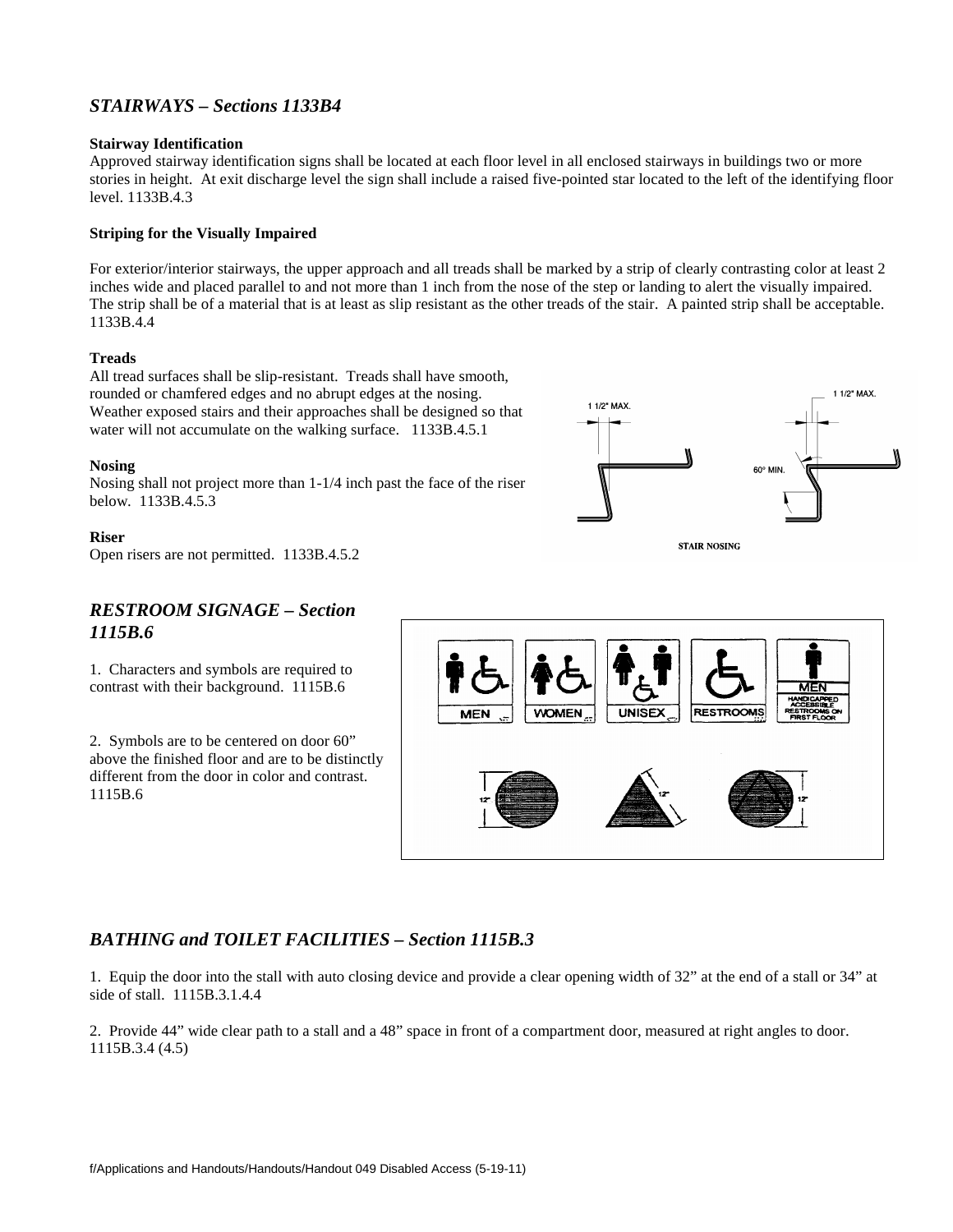4. Where six or more stalls are provided within a multi-accommodation toilet room at least one stall shall be of wheelchair design, the ambulatory accessible ca=compartment stall shall be 36" wide with an outward swinging self-closing door and parallel grab bars as shown. 1115B.3 (5)





### **MULTIPLE ACCOMMODATION TOILET**

### *LAVATORY NOTES – Section 1115B.4.3*

1. Provide a clear space 30"x48" in front of lavatory. The clear space may extend into knee and toe space under lavatory. 1115B.4.3 (3)

2. Hot water and drainpipes accessible under lavatories shall be insulated or otherwise covered. There shall be no sharp or abrasive surfaces under lavatories. 1115B.4.3.4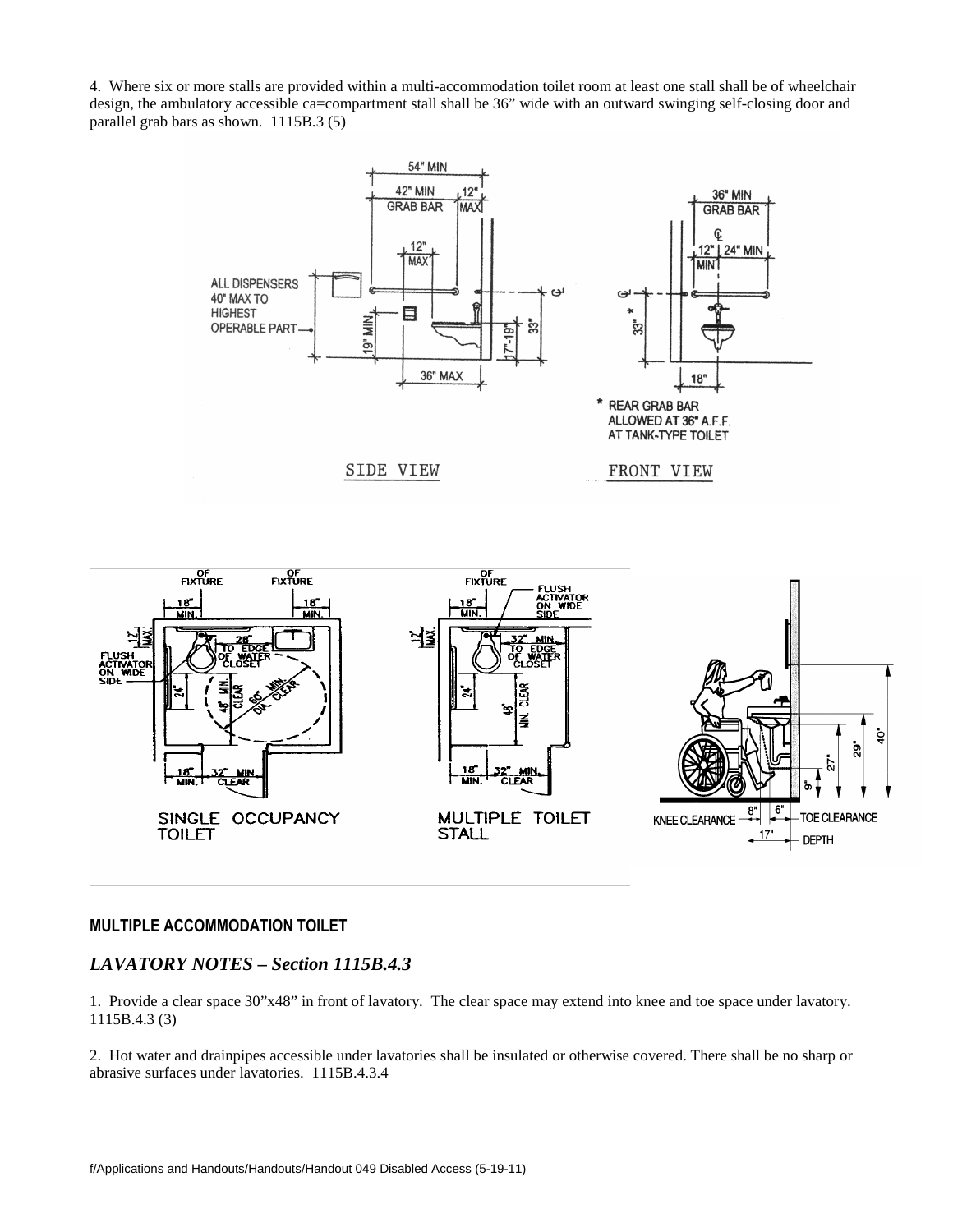4. Faucet controls and operating mechanisms are required to be operable with one hand and cannot require grasping, pinching, or twisting of wrist. The force required to activate controls is not to exceed 5 lbs. Lever operated, push type and electronically controlled mechanisms are examples of acceptable design. Self closing valves are allowed if the faucet remains open for at least 10 seconds. 1115B.4.3 (1)

## *ACCESSIBLE URINALS– Section 1115B.4.2*

1. Urinals shall be floor mounted or wall hung. Where one or more wall hung urinals are provide, at least one with a rim projecting a minimum of 14 inches (356 mm) from the wall and a maximum of 17 inches (432 mm) from the wall and a maximum of 17 inches (432 mm) above the floor shall be provided.

2. Flush controls shall be operable with one hand and shall not require tight grasping, pinching or twisting of the wrist and shall be mounted no more than 44 inches (1118 mm) above the floor. The force required to activate controls shall be no greater than 5lbf. Electronic automatic flushing controls are acceptable and preferable.

3. Where urinals are provided at least one shall have a clear space of 30"x48" in front of urinal. 1115B.4.2 (3)

### *ACCESSORIES – Section 1115B.8*

1. Where towel, sanitary napkin and waste receptacles and similar dispensing and disposal fixtures are provided, at least one of each type is to be located with all operable parts, including coin slots, within 40" from the floor. 1115B.8.1

2. Mount mirrors with bottom edge no more than 40" from floor. 1115B.8.1

3. Locate toilet tissue dispensers on wall within 12" of front edge of toilet seat, mounted below the grab bar at a minimum height if 19" and 36" maximum to the far edge form the rear wall.1115B.8.4

# *TOILET GRAB BAR DETAIL – Section 1115B.4.1*

1. Locate grab bars on each side or one side and the back of toilet, 33" above and parallel to floor. Bars at side to be 42" long with front end  $24$ " in front of toilet. Bars in back to be 36" long. Diameter or width of gripping surface is required to be 1-1/4" to 1-1/2" of shape is to provide an equivalent gripping surface.

2. If grab bars are mounted adjacent to wall, the space between wall and bar is to be 1-1/2".

- 3. Grab bars shall not rotate.
- 4. Grab bars and any surface adjacent to them can not have any sharp or abrasive elements.
- 5. Grab bars and mountings shall withstand 250 lbs./side.

*TUB & SHOWER - GRAB BAR DETAIL –See Section 1115B.7.1* 



GRAB BAR

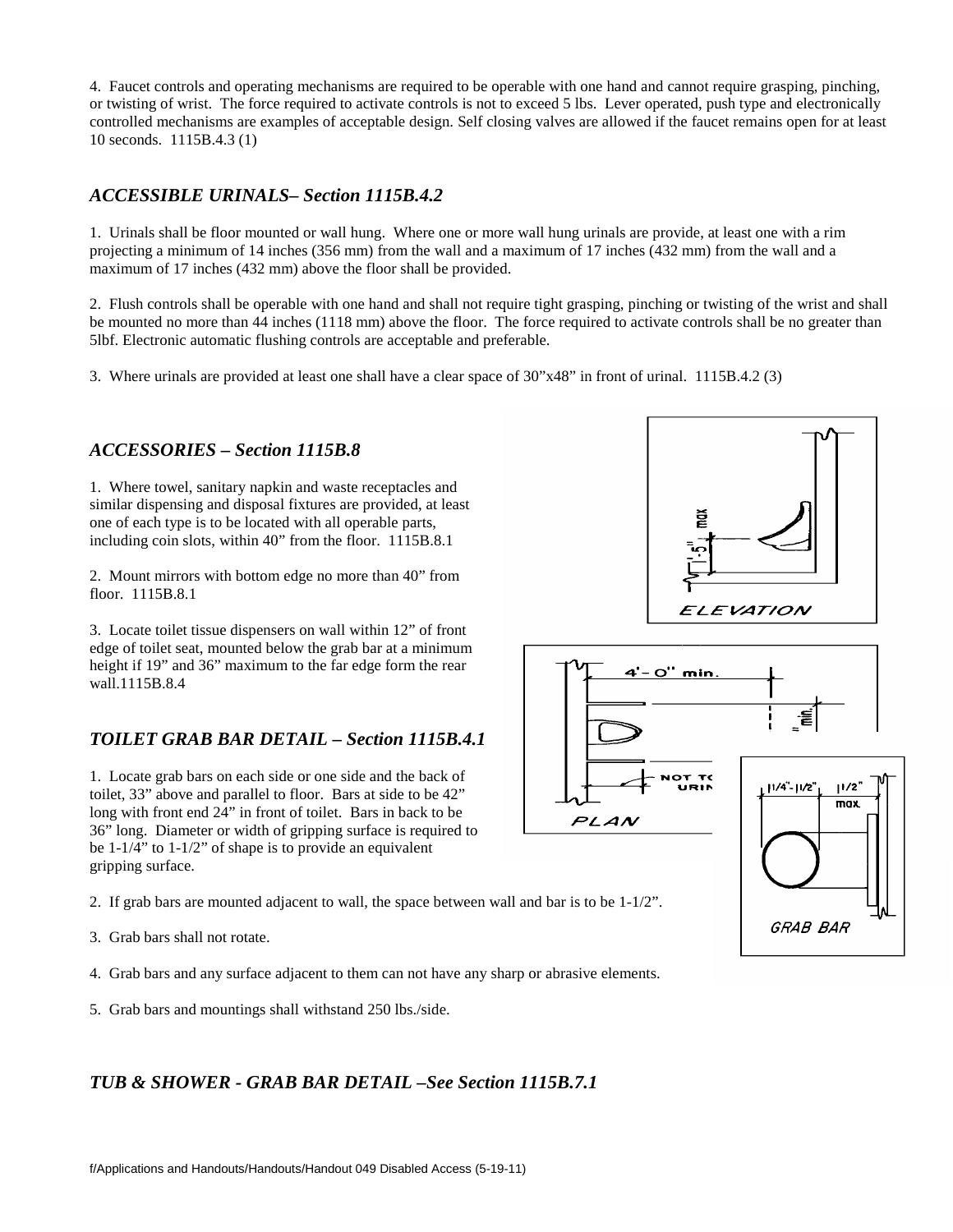



# *DRINKING FOUNTAINS – Section 1115B.4.6 and 1117B.6*

1. General. Where water fountains are provided, they shall comply with this section.

 In new construction, where only one drinking fountain area is provided on a floor, there shall be a drinking fountain that is accessible to individuals who use wheelchairs accessible to those who have difficulty bending or stooping. This can be accommodated by the use of "hi-low" fountains, or by such other means as would achieve the required accessibility for each group on each floor.

2. **Alcoves**. Water fountains shall be located completely within alcoves or otherwise positioned so as not to encroach into pedestrian ways. The alcove in which the water fountain is located shall not be less than 32 inches in width and 18 inches in depth. Protruding objects located in alcoves or otherwise positioned so as to limit encroachment into pedestrian ways are permitted to project 4 inches into walls, halls corridors, passageways or aisles.



**HIGH-LOW DRINKING FOUNTAIN**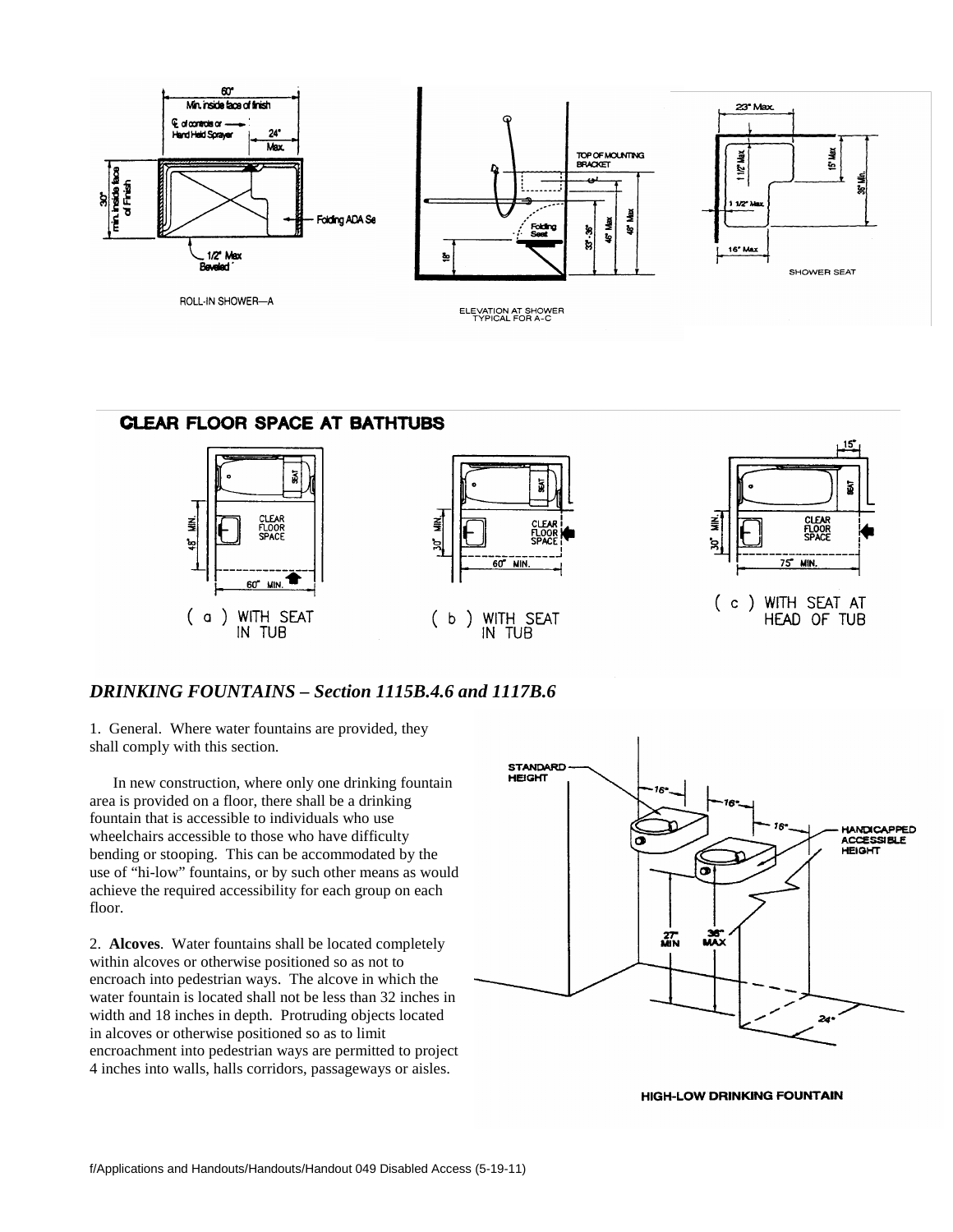3. The drinking fountain shall be a minimum of 18" in depth and there shall be a clear and unobstructed knee space under the drinking fountain not less than 27" in height, 30" in width and 8" in depth, the depth measurement being taken from the front edge of the fountain. Additionally, there shall be toe clearance of 9" in height above the floor, and 17" in depth from the front edge of the fountain. A side approach drinking fountain is not acceptable. 1115B.4.6.2

4. The bubbler shall be activated by a control which is easily operated by a disabled person such as a hand-operated lever type control located within 6" of the front of fountain, a push bar control along the front of the drinking fountain, etc. The bubbler outlet orifice shall be located within 6" of the front of the drinking fountain and shall be within 36" of the floor. The water stream from the bubbler shall be substantially parallel to the front edge of the drinking fountain. 1115B.4.6.4

## *SITE DEVELOPMENT AND ACCESSIBLE ROUTE OF TRAVEL*

NOTE: Accessible Route of Travel is defined as "a continuous unobstructed path connecting all accessible elements and spaces in an accessible building or facility that can be negotiated by a person with a severe disability using a wheelchair and that is also safe for and usable by persons with other disabilities". (CBC 1102B)

- 1. Site development and grading shall be designed to provide access to all entrances and exterior ground floor exits, and access to normal paths of travel, and where necessary to provide access, shall incorporate pedestrian ramps, curb ramps, etc. (CBC 1127B.1)
- 2. At least one accessible route within the boundary of the site shall be provided from public transportation stops, accessible parking and accessible passenger loading zones, and public streets or sidewalks, to the accessible building entrance they serve. The accessible route shall, to the maximum extent feasible, coincide with the route for the general public. (CBC 1114B.1.2)
- 3. The accessible route of travel shall be the most practical direct route between accessible building entrances, accessible site facilities, and the accessible entrance to the site. (CBC 1127B.1)
- 4. When more than one building or facility is located on a site, accessible routes of travel shall be provided between buildings and accessible site facilities. (CBC 1127B.1)
- 5. When a building or portion of a building is required to be accessible or adaptable, an accessible route of travel shall be provided to all portions of the building, to accessible building entrances, and between the building and the public way. (CBC 1114B.1.2)
- 6. At least one accessible route shall connect the following:(CBC 1114B.1.2)
	- a. Accessible buildings, facilities, elements and spaces that are on the same site.
	- b. Accessible building or facility entrances with all accessible spaces and elements and with all accessible dwelling units within the building or facility.
- 7. An accessible route shall connect at least one accessible entrance of each accessible dwelling unit with those exterior and interior spaces and facilities that serve the accessible dwelling unit. (CBC 1114B.1.2)
- 8. Where more than one route of travel is provided, all routes shall be accessible. (CBC 1114B.1.2)

## *FIXED OR BUILT IN SEATING, TABLES AND COUNTERTOPS*

1. Where fixed or built-in seating, tables or computers are provided for the public, and in general employee areas, 5% but never less than 1 must be accessible. (1122B.1)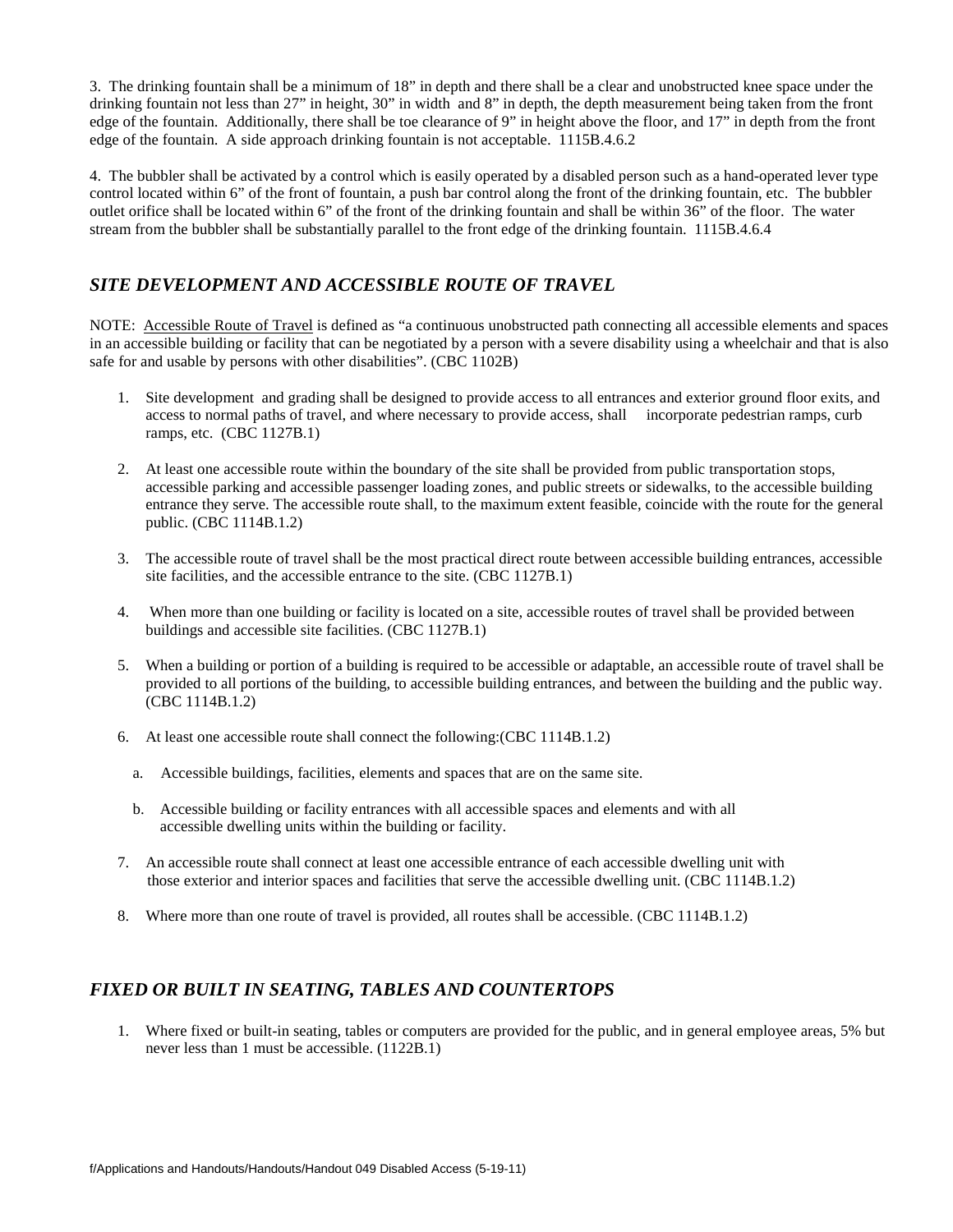- 2. If seating spaces for people in wheelchair are provided at fixed tables or counters, clear floor space complying with section 1118B.4 shall be provided. Such clear floor space shall not overlap knee space by more than 19". (1122B.2, Figure 11B-13)
- 3. If seating spaces for people in wheelchairs is provided at fixed tables or counters, knee spaces at least 27" high, 30" wide and 19" deep shall be provided. (1122B.3, Figure 11B-13)
- 4. The tops of tables and counters shall be 28" to 34" from the floor or ground. (1122B.4)
- 5. Where a single counter contains more than one transaction station, such as a bank counter with multiple windows or a retail sales counter with multiple cash registers, at least 5%, but never less than one, of each type of station shall be located at a section of counter that is at least 36" long and no more than 28"to 34" high. (1122B.4)

# *ACCESSIBLE SIGNAGE*

- 1. When permanent identification is provided for rooms and spaces, raised letters shall be provided and shall be accompanied by Braille in conformance with Section 1117B.5.6 through 1117B.5.6.3. Signs shall be installed on the wall adjacent to the latch outside the door. Where there is no wall space on the latch side, including at double leaf doors, signs shall be placed on the nearest adjacent wall, preferably on the right. Mounting height shall be 60" above the finished floor to the centerline of the sign. Mounting location shall be determined so that a person may approach within 3" of signage without encountering protruding objects or standing within the swing of the door. (1117B.5.7)
- 2. When raised characters or symbols are used, they shall conform to the following:
	- a. Letters and numbers on signs shall be raised or recessed 1/32" minimum and shall be sans-serif uppercase characters accompanied by Grade 2 Braille. (1117B.5.5 #1)
	- b. Raised characters or symbols shall be a minimum of  $5/8$ " high (maximum of  $2$ ")(1117B.5.5 #2)
	- c. Pictorial symbol signs (pictograms) shall be accompanied by the equivalent verbal description placed directly below the pictogram.. The border dimension of the pictogram shall be a minimum of 6" in height. (1117B.5.5 #3)
- 3. Letters and numbers on signs shall have a width-to-height ratio of between 3:5 and 1:1 and a stroke width-to-height ratio between 1:5 and 1:10.(1117B.5.3)
- 4. Characters and symbols shall contrast with their background, either light characters on a dark background or dark characters on a light background. (1117B.5.2)
- 5. Characters and numbers on signs shall be sized according to the viewing distance from which they are to be read. The minimum height is measured by using an uppercase X. Lowercase characters are permitted. For signs suspended or projected above the finish floor in compliance with Section 1121B, the minimum character height shall be 3".(1117B.5.4)
- 6. Contracted Grade 2 Braille shall be used wherever Braille symbols are specifically required in other portions of these regulations. Dots shall be 1/10" on centers in each cell with 2/10" space between cells. Dots shall be raised a minimum of 1/40" above the background.(1117B.5.6)

## *EGRESS SIGNAGE*

**1007.9 Signage.** Signage indicating special accessibility provisions shall be provided as shown:

1. Each door providing access to an *area of refuge* from an adjacent floor area shall be identified by a sign stating: AREA OF REFUGE.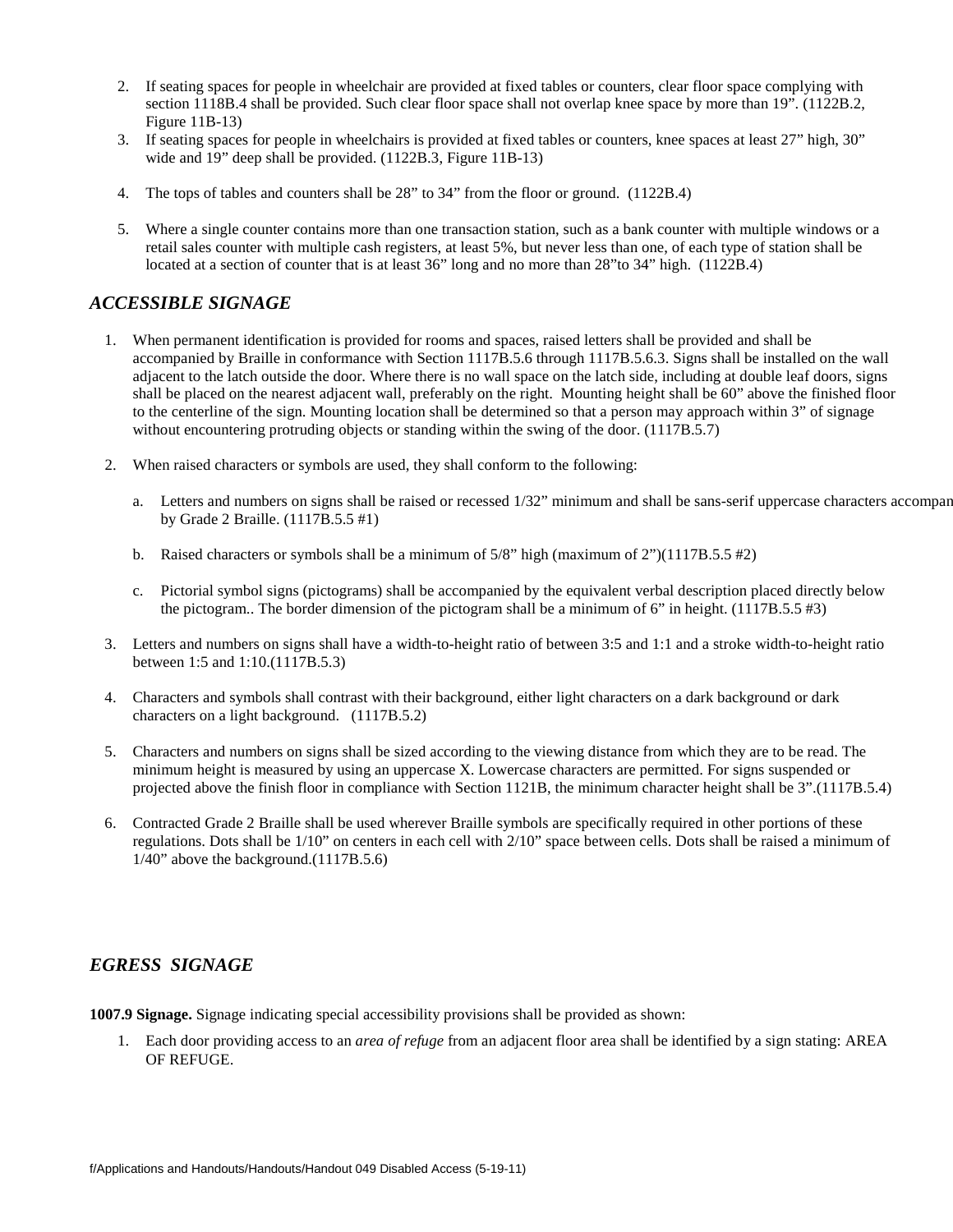2. Each door providing access to an exterior area for assisted rescue shall be identified by a sign stating: EXTERIOR AREA FOR ASSISTED RESCUE.

Where exit sign illumination is required by Section 1011.2, the signs shall be illuminated. Additionally, tactile signage complying with ICC A117.1 shall be located at each door to an *area of refuge* and exterior area for assisted rescue in accordance with Section 1011.3.



**1007.10 Directional signage.** Direction signage indicating the location of the other *means of egress* and which are *accessible means of egress* shall be provided at the following:

- 1. At *exits* serving a required *accessible* space but not providing an *approved accessible means of egress*.
- 2. At elevator landings.
- 3. Within *areas of refuge*.



**1007.11 Instructions**. In areas of refuge and exterior areas for assisted rescue, instructions on the use of the area under emergency conditions shall be posted. The instructions shall include all of the following:

1. Persons able to use the exit stairway do so as soon as possible, unless they are assisting others.

2. Information on planned availability of assistance in the use of stairs or supervised operation of elevators and how to summon such assistance.

3. Directions for use of the two-way communications system where provided.

**1011.3 Tactile exit signs.** A tactile sign stating EXIT and complying with ICC A117.1 shall be provided adjacent to each door to an *area of refuge*, an exterior area for assisted rescue, an *exit stairway*, an *exit ramp*, an *exit passageway* and the *exit discharge*.